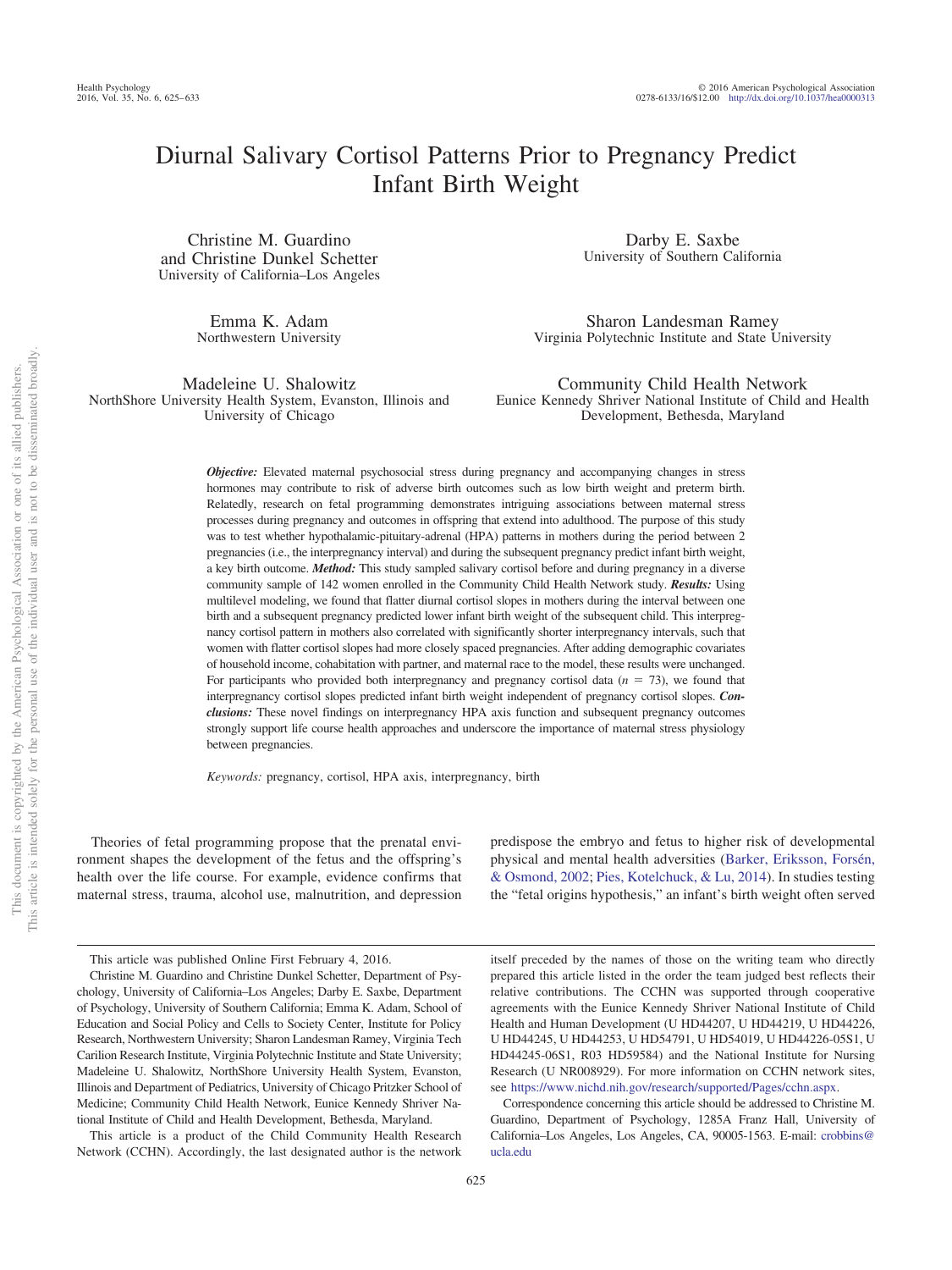as a proxy for the quality of the intrauterine environment because it is easily measured, routinely recorded, and reflects key factors that affect fetal growth such as maternal health and undernutrition [\(Barker, Winter, Osmond, Margetts, & Simmonds, 1989\)](#page-6-1). Low birth weight  $(<2,500 \text{ g})$  carries an increased risk of infant mortality and impaired neurodevelopment in infants who survive [\(Mc-](#page-8-1)[Cormick, 1985;](#page-8-1) [Paneth, 1995\)](#page-8-2) and predicts health outcomes over the life course, including vulnerability to cardiovascular and metabolic disorders in adulthood [\(Barker et al., 2002\)](#page-6-0). These findings present an important public health issue given that 8.2% of all babies in the United States are  $\leq$ 2,500 g, a figure that increases to 13.6% among African-American babies (2009 data; [Hamilton,](#page-7-0) [Hoyert, Martin, Strobino, & Guyer, 2013\)](#page-7-0).

Among the established medical and behavioral risk factors for low birth weight are maternal hypertension, malnutrition, and smoking [\(Kramer, 2003\)](#page-8-3). A growing body of evidence has shown that maternal stress during pregnancy also contributes to lower birth weight [\(Dunkel Schetter & Lobel, 2012\)](#page-7-1). Although the biological mechanisms underlying this association are not well established, the maternal hypothalamic-pituitary-adrenal (HPA) axis, through the actions of one of its key hormonal products, cortisol, is one of several possible pathways [\(Sandman, Wadhwa, Chicz-](#page-8-4)[Demet, Dunkel-Schetter, & Porto, 1997\)](#page-8-4).

Maternal cortisol may influence birth weight through multiple mechanisms, one of which is a direct influence on intrauterine growth rate. Maternal cortisol acts directly on the fetus and plays a key role in fetal development, notably organ maturation and neural generation [\(Challis et al., 2001\)](#page-7-2). During pregnancy, passage of maternal cortisol through the placenta is regulated by the enzyme 11β-hydroxysteroid dehydrogenase (11β-HSD2; [Benediktsson,](#page-7-3) Cal[der, Edwards, & Seckl, 1997\)](#page-7-3), which allows a portion of maternal cortisol to cross the placental barrier, accounting for approximately 30 – 40% of fetal cortisol concentrations [\(Gitau, Cameron, Fisk, &](#page-7-4) [Glover, 1998\)](#page-7-4). Fetal exposure to elevated cortisol results in processes that reduce blood flow to the fetus and compromise fetal growth by restricting delivery of oxygen and nutrients. As evidence, women who receive synthetic corticosteroid infusions during pregnancy are at increased risk of delivering infants with fetal growth restriction and low birth weight [\(Bloom, Sheffield, McIn](#page-7-5)[tire, & Leveno, 2001;](#page-7-5) [French, Hagan, Evans, Godfrey, & Newn](#page-7-6)[ham, 1999\)](#page-7-6).

Elevated cortisol may also contribute to lower birth weight indirectly through earlier delivery (i.e., shortened gestation). Cortisol stimulates the production and release of placental corticotrophin releasing hormone (pCRH; [Sandman et al., 2006\)](#page-8-5), which plays a central role in the physiological events involved in the onset of parturition [\(McLean & Smith, 2001\)](#page-8-6). pCRH exerts direct effects on the uterus and cervix, supporting estrogen-initiated changes in these tissues [\(Wadhwa, Culhane, Rauh, & Barve,](#page-8-7) [2001\)](#page-8-7). pCRH also interacts with prostaglandins and oxytocin, which are known mediators of uterine contractility [\(Challis, 2000\)](#page-7-7).

Normal pregnancy is characterized by marked increases in maternal HPA products, including two- to fourfold increases in circulating cortisol levels over the course of gestation and notable changes in the feedback loops that regulate glucocorticoid secretion [\(Harville et al., 2007;](#page-7-8) [Mastorakos & Ilias, 2003;](#page-8-8) [Sandman et](#page-8-5) [al., 2006\)](#page-8-5). Despite these changes, some characteristics of human HPA activity are preserved during pregnancy. For example, the circadian rhythm of cortisol remains intact and generally follows a diurnal pattern characterized by peak levels 30-45 min after awakening, followed by a gradual decline over the course of the day [\(Entringer, Buss, Andersen, Chicz-DeMet, & Wadhwa, 2011;](#page-7-9) [Harville et al., 2007\)](#page-7-8). However, there is individual variability in diurnal cortisol rhythms that may be attributable, in part, to psychological influences. For example, women who report greater distress during pregnancy tend to have flatter cortisol slopes [\(Kiv](#page-7-10)[lighan, DiPietro, Costigan, & Laudenslager, 2008;](#page-7-10) [Obel et al.,](#page-8-9) [2005;](#page-8-9) [O'Connor et al., 2014\)](#page-8-10), which parallels findings of flatter circadian cortisol rhythms in individuals experiencing chronic stress in nonpregnant samples [\(Abercrombie et al., 2004;](#page-6-2) [Adam &](#page-6-3) [Gunnar, 2001\)](#page-6-3). Furthermore, although the maternal stress response is progressively dampened as pregnancy progresses [\(de Weerth &](#page-7-11) [Buitelaar, 2005;](#page-7-11) [Entringer et al., 2010\)](#page-7-12), levels of cortisol and other HPA hormones are influenced by psychological stress through the second and third trimester [\(Entringer et al., 2011;](#page-7-9) [Giesbrecht,](#page-7-13) [Campbell, Letourneau, Kaplan, & the APrON Study Team, 2013;](#page-7-13) [Nierop et al., 2006;](#page-8-11) [Nierop, Wirtz, Bratsikas, Zimmermann, &](#page-8-12) [Ehlert, 2008\)](#page-8-12).

Most pregnancy studies involve convenience samples from prenatal care settings, often recruited after the critical early phases of embryonic and fetal development are over. Recent thinking is that risk factors for adverse birth outcomes could be better addressed if identified and managed before conception [\(Floyd et al., 2013;](#page-7-14) [Johnson et al., 2006\)](#page-7-15). The hypothesis that a woman's health and life experiences before pregnancy potentially shape the development of the fetus and pregnancy outcomes parallels life-course models in maternal-child health [\(Lu & Halfon, 2003;](#page-8-13) [Misra,](#page-8-14) [Guyer, & Allston, 2003;](#page-8-14) [Ramey et al., 2015\)](#page-8-15). Studies examining prepregnancy health necessitate data collection efforts before a pregnancy is recognized, which may include the intervals between pregnancies. Large population-based studies using national registries have linked preconception maternal stress to lower birth weight in Denmark [\(Khashan et al., 2008\)](#page-7-16) and the United States [\(Strutz et al., 2014\)](#page-8-16). However, neither of these studies explored possible biological mechanisms through which prepregnancy stress influenced birth outcomes.

#### **The Present Study**

We used data collected by the Eunice Kennedy Shriver National Institute of Child Health and Development (NICHD)-funded Community Child Health Network (CCHN) to examine diurnal cortisol patterns in mothers before and during a pregnancy and test relationships between these patterns and infant birth weight. Mothers were recruited after the birth of an "index" child and studied at regular intervals for 2 years. During this time, a subset of mothers who became pregnant again was studied during their "subsequent" pregnancy. This study design intentionally afforded the rare opportunity to collect data during the interpregnancy interval, defined as the length of time between the birth of a child and conception of a subsequent child. The first aim was to test whether diurnal cortisol patterns in mothers predict infant birth weight. On the basis of the literature previously described linking dysregulated maternal HPA axis activity to poorer birth outcomes, we hypothesized that flatter maternal cortisol slopes would be associated with lower infant birth weight. The second aim was to test the hypothesis that interpregnancy cortisol patterns predict infant birth weight over and above pregnancy cortisol patterns.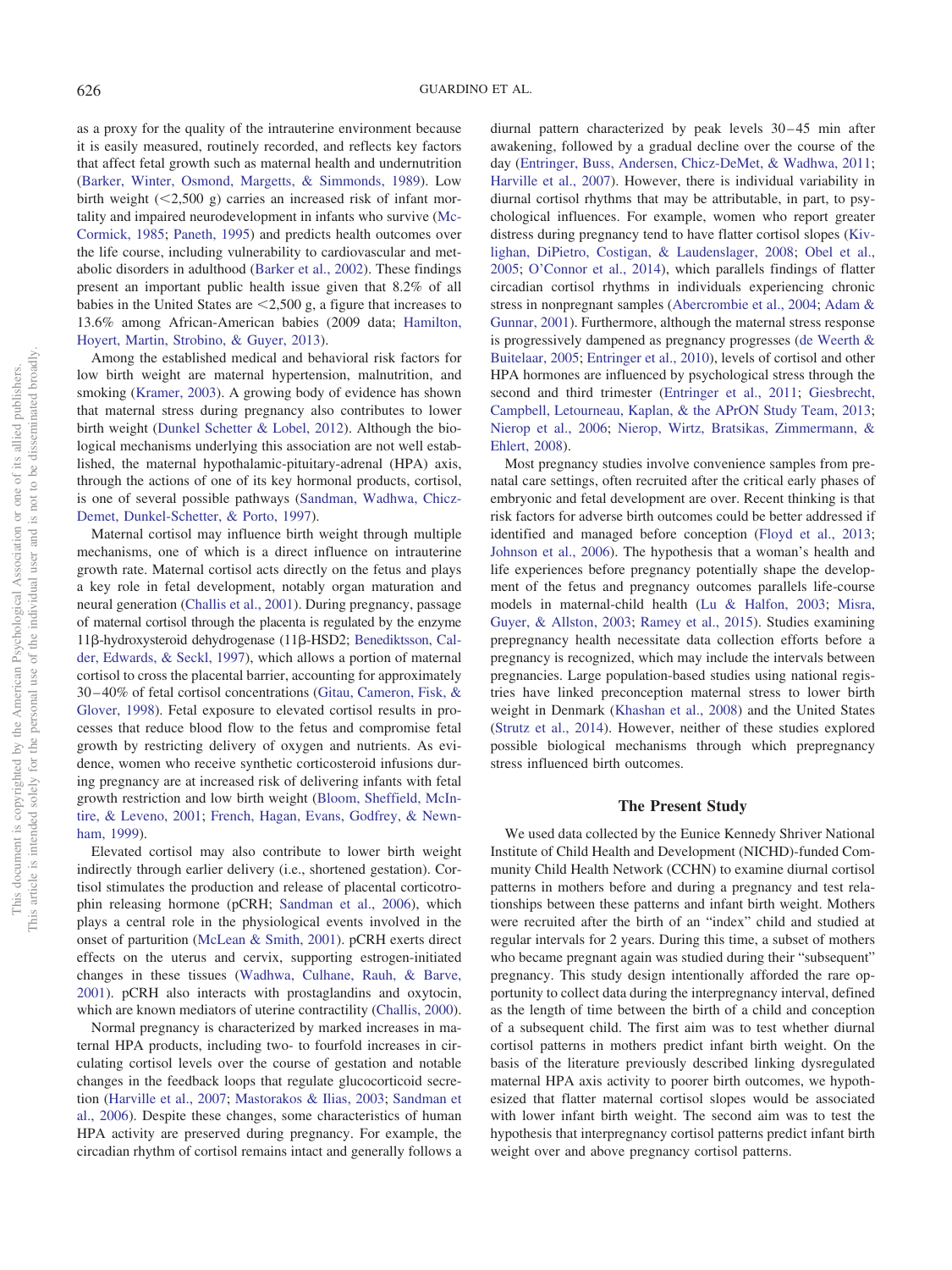# **Method**

## **Participants**

CCHN is a five-site research network engaged in communitybased participatory research methods in the process of planning and conducting a prospective longitudinal study to better understand disparities in maternal health and child development [\(Ramey](#page-8-15) [et al., 2015\)](#page-8-15). The full CCHN cohort includes 2,510 mothers and 1,436 fathers or coparenting partners. Eligibility criteria, recruitment procedures, and cohort demographic characteristics are described elsewhere [\(Dunkel Schetter et al., 2013;](#page-7-17) [Ramey et al.,](#page-8-15) [2015\)](#page-8-15). In brief, mothers were recruited just after the birth of a child in one of five study sites: Washington, DC; Baltimore, MD; Los Angeles County, CA; Lake County, IL; and eastern North Carolina. The study catchment areas were predominantly low income. CCHN sampled only African-American (54%), Latina (24%), and non-Hispanic White women (22%) and oversampled women who had delivered preterm infants.

Eighty-three percent of the mothers in the full CCHN cohort completed at least one of five possible follow-up study visits held at 6-month intervals between 6 months and 2 years after the birth of the index child  $(n = 2,089)$ . During at least one of these visits, 372 participants (18%) reported that they were currently pregnant. Participants were also asked to contact study staff if they became pregnant again between study visits, and an additional 44 subsequent pregnancies were identified in this manner for a total of 416 subsequent pregnancies during the follow-up period. Most participants ( $n = 343, 82\%$ ) consented to continued participation in the subsequent pregnancy follow-up study and completed at least one study visit during or shortly after the subsequent pregnancy. A majority of the remaining 73 subsequent pregnancies were among women lost to follow-up ( $n = 64$ ). A few women withdrew from the study for reasons such as moving out of the study catchment area ( $n = 2$ ), death of the index child ( $n = 2$ ), miscarriage ( $n = 3$ ), and lack of time/interest  $(n = 2)$ . There were no differences in terms of race/ethnicity or cohabitation status between women with subsequent pregnancies who withdrew or were lost to follow-up and those who were in this sample, except participants had a higher mean per capita household income (\$10,407 vs. \$14,816).

Neonatal hospital charts with birth weight data were available for 194 (57%) of the 343 subsequent pregnancies. All participants were invited to participate in the saliva sampling portion of the study at all time points; however, some participants did not return the saliva sampling kits, and only participants who provided saliva samples at least once during the interpregnancy interval or subsequent pregnancy and for whom we were able to obtain newborn medical charts were included in the multilevel analyses  $(n = 142)$ women). Study sample characteristics are presented in [Table 1.](#page-2-0) Compared with women with subsequent pregnancies who were excluded because of missing birth data, participants were significantly more likely to be Latina (34% of participants vs. 18% of those excluded) or White (34% vs. 21%) and less likely to be African American (32% vs. 60%). Participants also had a significantly higher per capita household income (mean \$15,221 vs. \$10,304). There were no significant differences between included and excluded participants in cohabitation status.

## <span id="page-2-0"></span>Table 1

*Descriptive Statistics (N* - *142)*

| Descriptive variables           |        | n         | $\%$          |  |  |
|---------------------------------|--------|-----------|---------------|--|--|
| Race/ethnicity                  |        |           |               |  |  |
| African American/Black          |        | 45        | 31.7          |  |  |
| White/Caucasian                 |        | 49        | 34.5          |  |  |
| Hispanic/Latina                 |        | 48        | 33.8          |  |  |
| Cohabitating with baby's father |        | 111       | 78.2          |  |  |
| Recruitment site                |        |           |               |  |  |
| Baltimore, MD                   |        | 25        | 17.6          |  |  |
| Lake County, IL                 |        | 84        | 59.2          |  |  |
| Los Angeles County              |        | 6         | 4.2           |  |  |
| Eastern North Carolina          |        | 9         | 6.3           |  |  |
| Washington, DC                  |        | 18        | 12.7          |  |  |
| Cortisol samples provided       |        |           |               |  |  |
| T2 (6 months postpartum)        |        | 109       |               |  |  |
| T3 (12 months postpartum)       |        | 93        | 65.5          |  |  |
| T5 (24 months postpartum)       |        | 30        | 21.1          |  |  |
| P1 (2nd trimester)              |        | 79        |               |  |  |
| P <sub>2</sub> (3rd trimester)  |        | 83        |               |  |  |
| Total cortisol sampling days    |        |           |               |  |  |
| 1                               |        | 27<br>34  | 19.0          |  |  |
| $\overline{c}$                  |        | 23.9      |               |  |  |
| 3                               |        | 22.5      |               |  |  |
| $\overline{4}$                  |        | 29.6      |               |  |  |
| 5                               | 7      |           | 4.9           |  |  |
|                                 | M      | (SD)      | Range         |  |  |
| Household income (\$)           | 15,221 | (24, 224) | $0 - 40,180$  |  |  |
| Infant birth weight $(g)$       | 3,278  | (556.35)  | 1,090-4,750   |  |  |
| Interpregnancy interval (days)  | 455.46 | (233.22)  | $80 - 1,363$  |  |  |
| Interpregnancy diurnal cortisol |        |           |               |  |  |
| Cortisol at wake (nmol/L)       | 5.50   | (4.94)    | $0.10 - 42.0$ |  |  |
| Cortisol at wake $+30$ (nmol/L) | 5.69   | (4.75)    | $0.10 - 39.0$ |  |  |
| Cortisol at bedtime (nmol/L)    | 2.23   | (4.30)    | $0.10 - 25.0$ |  |  |
| Pregnancy diurnal cortisol      |        |           |               |  |  |
| Cortisol at wake (nmol/L)       | 6.59   | (4.79)    | $0.10 - 42.0$ |  |  |
| Cortisol at wake $+30$ (nmol/L) | 7.08   | (4.71)    | $0.20 - 39.0$ |  |  |
| Cortisol at bedtime (nmol/L)    | 2.78   | (2.77)    | $0.20 - 19.5$ |  |  |

*Note.* Interpregnancy diurnal cortisol descriptives reflect a total of 152 sampling days across 98 participants. Pregnancy diurnal cortisol descriptives reflect a total of 242 sampling days across 126 participants. All cortisol values reflect raw values before log transformation.

#### **Procedures**

CCHN study visits occurred after a birth when index children were approximately 1 month (T1), 6 months (T2), 12 months (T3), and 24 months (T5) of age with an additional telephone interview at 18 months (T4). Mothers who became pregnant again during this study period were interviewed during the second (P1) and third (P2) trimesters of their subsequent pregnancies and then 1 month after the birth of the subsequent child (P3). Biomarkers collected at the T2, T3, T5, P1, and P2 visits were examined in the present study. In addition, some women were pregnant at the T-series visits and if so, their visits were considered pregnancy visits. The beginning of the pregnancy was dated using the first day of the last menstrual period (LMP) or ultrasound dating. We used this information to identify interpregnancy versus pregnancy sampling days and to determine the trimester of pregnancy.

**Salivary cortisol.** During the study visits, research staff provided saliva sampling kits and verbal and written instructions on procedures for collecting saliva at three times over the course of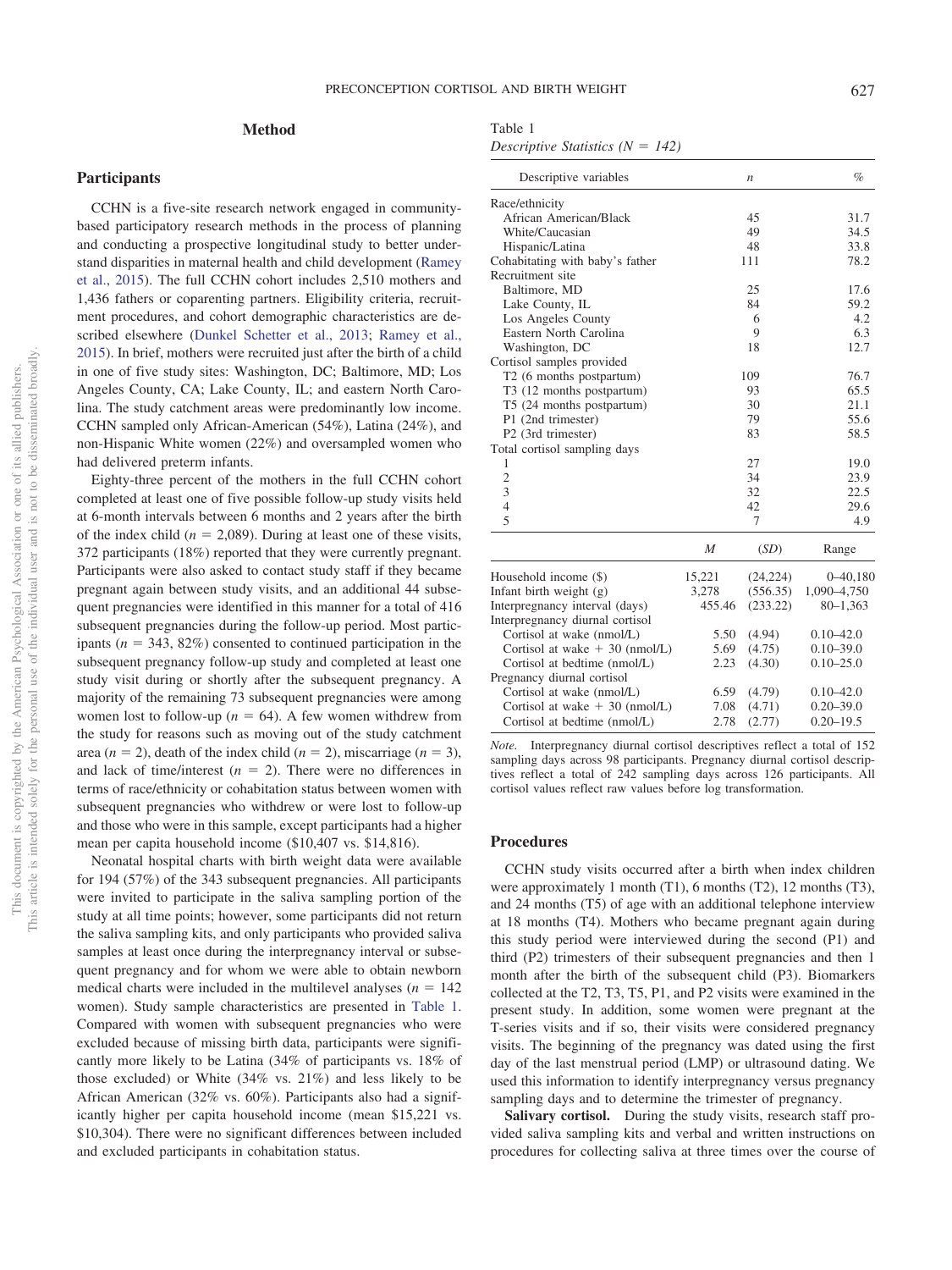the sampling day (upon waking, 30 min after waking, and bedtime), completed a practice sample with the participant, and answered questions. The kits included vials, labels, and straws for "passive drool" collection of saliva. The kits also included morning and bedtime diaries that were completed by participants on the sampling day and used to extract time of sampling and related variables such as shift work and cigarettes smoked, which were included in preliminary analyses but were not significant predictors of cortisol and did not affect study results. On the day after the study visit, participants were asked to self-collect samples by expelling saliva through straws into sterile 2- or 5-ml cryogenic vials and to record the sampling time on accompanying labels. Completed materials were mailed back to each study office and stored at  $-80^{\circ}$ C. Saliva samples were subsequently shipped to ZRT Laboratories on dry ice (Beaverton, OR) and assayed for cortisol by a competitive luminescence immunoassay (IBL-America, Minneapolis, MN) with reported detection limits of  $0.015 \mu g/dl$ . The intra- and interassay coefficients of variance were 5.5% and 7.6%, respectively.

**Infant birth weight.** Research staff extracted birth weight from birth records/neonatal charts. Birth weight was treated as a continuous outcome and was divided by the standard deviation so that in interpreting results each one-unit change reflects a standard deviation.

## **Data Analysis**

Raw cortisol values were examined for extreme outliers because they can bias the results. We took a conservative approach to outliers using a two-step strategy as follows. First, all values  $>3$ *SD* from the sample mean were dropped, a common approach when cortisol values are extremely skewed [\(Dettling, Gunnar, &](#page-7-18) [Donzella, 1999\)](#page-7-18). Several outliers remained after truncation; therefore, we then recalculated the sample mean and standard deviation and winsorized any values 3 *SD* above the mean by transforming them into the mean  $+$  3 *SD*. Altogether, 59 values were dropped or winsorized,  $\leq 1\%$  of the full sample of  $\geq 8,000$  samples. Finally, because significant skew remained (skewness  $= 3.47/SE = .03$ ), we natural log-transformed all cortisol values.

To test diurnal slope, or the effect of time of day on cortisol levels, multilevel modeling (HLM 7.0; [Raudenbush et al., 2011\)](#page-8-17) was used to test a three-level model with cortisol levels as the outcome and sampling time as a predictor variable. This statistical approach is well suited for data that have a nested structure, such as cortisol sampling occasions within days within participants. It can adjust for saliva sample collection times, when these vary within and across participants, and it allows for inclusion of all participants when some data are missing at the within-person level [\(Singer & Willett, 2003\)](#page-8-18). Our Level 1 (sample-level) predictors included time and a dummy variable to reflect the cortisol awakening rise (CAR), coded as 1 for the wake  $+30$  sample or 0 for the other samples [\(Adam, Hawkley, Kudielka, & Cacioppo, 2006\)](#page-6-4). For further precision, we added one additional covariate at Level 1, which was the laboratory report of whether the sample was clear or discolored (dichotomously coded), which might indicate food or other contamination.

All available days from all participants were included in our final model. The intercept term was allowed to vary randomly and other effects were fixed. Restricted maximum likelihood estimation was used. At Level 2 (the day level) of the full model, we modeled pregnancy trimester on the sampling day, coded as 0 for interpregnancy, 1 for first trimester, 2 for second trimester, and 3 for third trimester sampling days. Finally, at Level 3 (the person level) we modeled infant birth weight. Race (coded as  $1 =$  African American; 0 = non-African American), household income adjusted for cost of living, cohabitation with the father of the index child during the first year of the child's life, and interpregnancy interval (number of days between the index child's birth and the first day of the subsequent pregnancy) were included as Level 3 covariates in the fully controlled model.<sup>1</sup>

Because we hypothesized that interpregnancy cortisol might be predictive of subsequent birth outcomes above and beyond the effects of pregnancy cortisol, we conducted a series of follow-up analyses to compare interpregnancy and pregnancy diurnal slopes to each other. First, we extracted Empirical Bayes (EB) coefficients from the HLM analyses for the separate pregnancy and interpregnancy models by running these analyses without additional Level 2 and 3 covariates and then saving the residual files. EB coefficients are analogous to regression coefficients; therefore, the EB coefficient for the effect of sampling time of day on cortisol can be treated similar to an estimate of the diurnal slope [\(Rauden](#page-8-19)[bush, Bryk, Cheong, & Congdon, 2004\)](#page-8-19). These models included all available pregnancy and interpregnancy days such that if women contributed multiple cortisol sampling days, the EB coefficients would reflect the effect of time of day on cortisol across all available sampling days for the given period of time (pregnancy or interpregnancy).

### **Results**

[Table 1](#page-2-0) shows descriptive statistics for the study sample and for cortisol at waking, 30 min after waking, and bedtime for interpregnancy and pregnancy time periods. Cortisol values were obtained from 394 sampling days and 1,127 cortisol sampling occasions. On average, women completed  $2.67$  sampling days (range  $=$  $1-5$ ,  $SD = 1.19$ ; median = 3 sampling days). Ninety-one women completed at least one interpregnancy sampling day, and 119 women completed at least one pregnancy sampling day. Seventythree women (51.4%) completed an interpregnancy and a pregnancy sampling day. A more detailed breakdown of the number of participants who completed saliva sampling days at each time point is provided in [Table 1.](#page-2-0) Because HLM is able to handle missing and unevenly spaced data, all 142 women with available birth weight who contributed at least 1 cortisol sampling day were included in the multilevel models of diurnal salivary cortisol. However, only the 73 women who contributed interpregnancy and pregnancy sampling days were used in the follow-up regression analysis.

<sup>&</sup>lt;sup>1</sup> Of note, these multilevel models testing the effect of diurnal cortisol slope on infant birth weight included cortisol as the "outcome" because there were multiple measures of cortisol over multiple days for each participant and only one measure of birth weight. Although this modeling approach was necessary given the nested structure of the cortisol data to test our hypothesis, treating cortisol as the dependent variable does not imply a direction of causality but rather the effect of using nested data in which birth weight is at a different level of nesting than cortisol.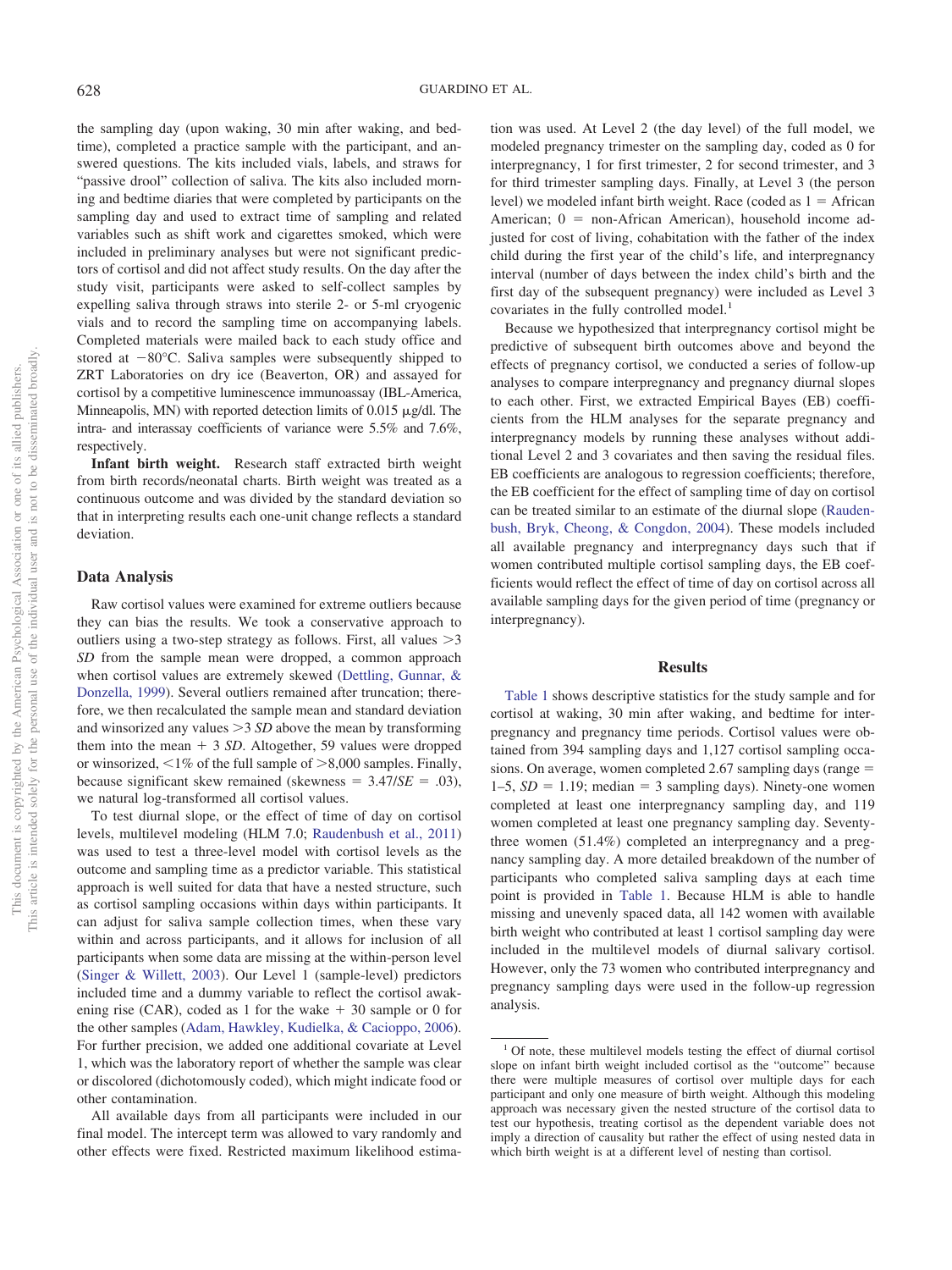<span id="page-4-0"></span>

|--|--|

*Three-Level Model Showing Associations Among Infant Birth Weight, Interpregnancy Interval, and Diurnal Cortisol Slope Sampled Before and During Pregnancy: Fixed Effects With Robust* Standard Errors and Additional Covariates (n = 142)

| Fixed effects                | Estimate    | (SE)    | t ratio  | df  | $\boldsymbol{p}$ |
|------------------------------|-------------|---------|----------|-----|------------------|
| Cortisol intercept (morning) | 1.67        | .06     | 28.66    | 136 | $-.001$          |
| Level 2 covariates           |             |         |          |     |                  |
| Pregnancy trimester          | 0.22        | .03     | 7.55     | 251 | $-.001$          |
| Level 3 covariates           | $\Omega$    |         |          |     |                  |
| Infants' birth weight        | 0.03        | .04     | 0.65     | 136 | .518             |
| Interpregnancy interval      | 0.0001      | .0002   | 0.54     | 136 | .594             |
| Household income             | 0.000004    | .000002 | 1.71     | 136 | .090             |
| Cohabitation                 | $-0.06$     | .11     | $-0.51$  | 136 | .612             |
| African American             | $-0.39$     | .10     | $-3.73$  | 136 | .001             |
| Cortisol slope (time)        | $-0.08$     | .00     | $-25.99$ | 638 | < 0.001          |
| Level 2 covariates           | $\Omega$    |         |          |     |                  |
| Pregnancy trimester          | 0.01        | .003    | 3.23     | 638 | .001             |
| Level 3 covariates           | $\Omega$    |         |          |     |                  |
| Infants' birth weight        | $-0.01$     | .003    | $-3.05$  | 638 | .002             |
| Interpregnancy interval      | $-0.00003$  | .00001  | $-2.27$  | 638 | .023             |
| Household income             | $-0.000000$ | .000000 | $-2.13$  | 638 | .033             |
| Cohabitation                 | $-0.01$     | .01     | $-0.78$  | 638 | .434             |
| African American             | .07         | .007    | 10.62    | 638 | $-.001$          |
| <b>CAR</b>                   | .16         | .05     | 3.53     | 638 | $-.001$          |
| Sample clarity               | .06         | .05     | 1.20     | 638 | .233             |

*Note.* Pregnancy trimester coded as 0 for preconception study days, 1 for first trimester, 2 for second trimester, and 3 for third trimester. Interpregnancy interval calculated as difference between birth of index child and LMP. Sampling time is centered around wake time  $= 5:00$  a.m. Household income is adjusted for cost of living differences across study site. Variable names for Level 1 indices (intercept, slope, CAR, and sample clarity) are presented in bold font.

### **Multilevel Models of Diurnal Salivary Cortisol**

First, we tested a model that included interpregnancy and pregnancy saliva sampling days with the following variables included as Level 1 predictors: time, CAR, and a dichotomous variable indicating whether the sample was clear or discolored. Pregnancy trimester (which was coded as 0 for interpregnancy sampling days) was included as a Level 2 covariate. [Table 2](#page-4-0) shows the full model with race, income, and cohabitation status added as additional covariates at Level 3. Longer interpregnancy intervals, greater per capita household income, and higher birth weight were all associated with significantly steeper cortisol slopes. In addition, African-American mothers had significantly lower morning cortisol and a smaller decline across the day. Pregnancy trimester was associated with higher morning values and flatter diurnal slopes, such that women who were later in pregnancy had higher, flatter cortisol patterns than women who were earlier in pregnancy or not pregnant.

We retested the model separately for interpregnancy and pregnancy cortisol samples to establish whether associations with birth weight differed as a function of time relative to conception. We did not include a Level 2 covariate for pregnancy trimester in the interpregnancy model as we did in the full model. In the pregnancy-only model, we included a covariate for number of days pregnant to use a more sensitive measure of pregnancy stage. As expected, being later in pregnancy was associated with a significantly higher cortisol intercept and flatter diurnal slope. Whether or not the interpregnancy interval was included as an additional Level 3 covariate, birth weight remained significantly associated with the diurnal decline of cortisol in both models. As [Table 3](#page-5-0) shows, when we added the demographic variables of income, cohabitation status, and race, birth weight remained significantly associated with diurnal slope in the interpregnancy model and in the pregnancy model.

Finally, we extracted EB coefficients from the HLM analyses for the separate pregnancy and interpregnancy models. Visual inspection of plotted slopes revealed one outlier interpregnancy value (slope of .27, 5 *SD*s beyond the mean), which we dropped from subsequent analyses. Consistent with the overall negative effect of time of day on cortisol, these coefficients were, on average, negative (*M* for pregnancy cortisol =  $-.07$ , *SD* = .05, range  $= -.19$  to .02, and *M* for interpregnancy cortisol  $= -.10$ ,  $SD = .05$ , range  $= -.20$  to .03).

Consistent with the HLM results, zero-order correlations indicated that diurnal slope coefficients were negatively associated with birth weight such that steeper slopes were linked with higher birth weights  $(r(90) = -.36, p = .001$  for the interpregnancy model;  $r(118) = -.23$ ,  $p = .021$  for the pregnancy model). Interpregnancy and pregnancy diurnal slopes were moderately positively correlated with each other,  $r(72) = .58$ ,  $p = .001$ ), suggesting some stability across time periods. To compare the effects of interpregnancy and pregnancy cortisol slopes on birth weight, we included only women who provided cortisol samples on at least one interpregnancy and one pregnancy day in a regression analysis with both slopes as predictors of birth weight. The effect of pregnancy diurnal cortisol slope on birth weight became nonsignificant (*b* (70, 2) =  $-.03$ ,  $t = -.19$ ,  $p = .85$ ), whereas the interpregnancy diurnal cortisol slope remained a significant predictor of birth weight  $(b (70, 2) = -.39, t = -2.92, p = .005)$ . As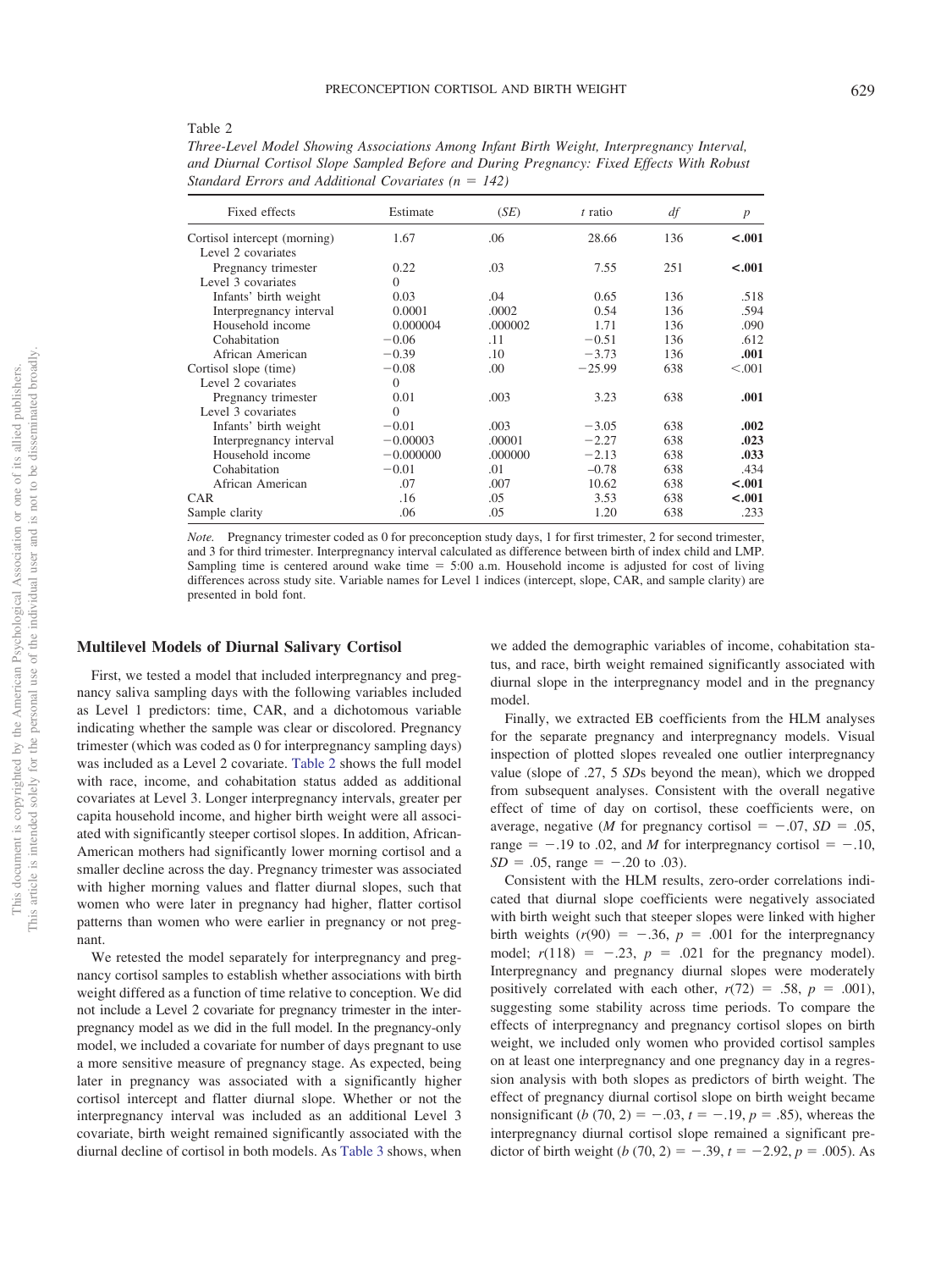#### 630 GUARDINO ET AL.

<span id="page-5-0"></span>Table 3

*Three-Level Model Showing Associations Between Infant Birth Weight, Interpregnancy Interval, and Diurnal Cortisol Slope Sampled During Interpregnancy or Pregnancy: Fixed Effects With Robust Standard Errors*

|                              |            | Model for interpregnancy cortisol ( $n = 99$ ) |           |     |                  |           | Model for pregnancy cortisol ( $n = 114$ ) |           |     |         |  |
|------------------------------|------------|------------------------------------------------|-----------|-----|------------------|-----------|--------------------------------------------|-----------|-----|---------|--|
| Fixed effects                | Estimate   | (SE)                                           | $t$ ratio | df  | $\boldsymbol{p}$ | Estimate  | (SE)                                       | $t$ ratio | df  | p       |  |
| Cortisol intercept (morning) | 1.34       | .11                                            | 11.73     | 93  | $-.001$          | 1.51      | .11                                        | 14.06     | 108 | $-.001$ |  |
| Level 2 covariates           |            |                                                |           |     |                  |           |                                            |           |     |         |  |
| Days gestation               |            |                                                |           |     |                  | .002      | .001                                       | 3.65      | 110 | $-.001$ |  |
| Level 3 covariates           |            |                                                |           |     |                  |           |                                            |           |     |         |  |
| Infants' birth weight        | $-0.03$    | .06                                            | $-0.54$   | 93  | .588             | .05       | .06                                        | 0.90      | 108 | .370    |  |
| Interpregnancy interval      | $-0.00003$ | .00032                                         | $-0.10$   | 93  | .920             | .0006     | .0003                                      | 2.39      | 108 | .019    |  |
| Household income             | 0.000001   | .000002                                        | 0.58      | 93  | .561             | .00001    | .00000                                     | 2.72      | 108 | .008    |  |
| Cohabitation                 | $-0.04$    | .17                                            | $-0.22$   | 93  | .826             | $-.10$    | .12                                        | $-0.82$   | 108 | .415    |  |
| African American             | $-0.61$    | .16                                            | $-3.80$   | 93  | $-.001$          | $-.31$    | .12                                        | $-2.63$   | 108 | .010    |  |
| Cortisol slope (time)        | $-0.09$    | .01                                            | $-16.70$  | 201 | $-.001$          | $-.10$    | .01                                        | $-13.10$  | 327 | $-.001$ |  |
| Level 2 covariates           |            |                                                |           |     |                  |           |                                            |           |     |         |  |
| Days gestation               |            |                                                |           |     |                  | .0002     | .0000                                      | 4.30      | 327 | $-.001$ |  |
| Level 3 covariates           |            |                                                |           |     |                  |           |                                            |           |     |         |  |
| Infants' birth weight        | $-0.010$   | .004                                           | $-2.23$   | 201 | .027             | $-.008$   | .004                                       | $-2.15$   | 327 | .032    |  |
| Interpregnancy interval      | 0.00005    | .00003                                         | 1.80      | 201 | .074             | $-.00004$ | .00002                                     | $-2.63$   | 327 | .009    |  |
| Household income             | 0.000000   | .000000                                        | $-0.83$   | 201 | .408             | .000000   | .000000                                    | $-1.34$   | 327 | .182    |  |
| Cohabitation                 | $-0.02$    | .01                                            | $-1.68$   | 201 | .094             | .004      | .008                                       | 0.49      | 327 | .628    |  |
| African American             | 0.10       | .01                                            | 7.71      | 201 | $-.001$          | .064      | .008                                       | 7.98      | 327 | $-.001$ |  |
| <b>CAR</b>                   | 0.16       | .08                                            | 1.96      | 201 | .051             | .16       | .05                                        | 3.14      | 327 | .002    |  |
| Sample clarity               | 0.21       | .11                                            | 1.87      | 201 | .063             | .01       | .06                                        | 0.18      | 327 | .858    |  |

*Note.* Pregnancy trimester coded as 0 for preconception study days, 1 for first trimester, 2 for second trimester, and 3 for third trimester. Interpregnancy interval calculated as difference between birth of index child and LMP. Sampling time is centered around wake time = 5:00 a.m. Household income is adjusted for cost of living differences across study sites. Variable names for Level 1 indices (intercept, slope, CAR, and sample clarity) are presented in bold font.

shown in [Table 4,](#page-5-1) when we added the original HLM covariates (household income, cohabitation status, African-American race, interpregnancy interval) to this regression analysis, interpregnancy diurnal cortisol slope continued to predict birth weight, but all other coefficients were nonsignificant (all  $p$  values  $> .27$ ).

## **Discussion**

Repeated diurnal assessments of maternal salivary cortisol collected during the interval between delivery of one child and onset of the next pregnancy allowed us to examine the impact of both interpregnancy and prenatal diurnal slopes on infant birth weight. The results show that mothers who had a longer interpregnancy interval and who delivered heavier babies had steeper diurnal declines in cortisol before and during pregnancy. In contrast, a flatter slope of diurnal cortisol, which has previously been asso-

<span id="page-5-1"></span>Table 4 *Regression Model Predicting Infant Birth Weight From EB Coefficients for Interpregnancy and Pregnancy Slope (n = 73)* 

| В       | (SE) | t ratio | р   |
|---------|------|---------|-----|
| $-5.39$ | 2.44 | $-2.21$ | .03 |
| $-1.14$ | 2.87 | $-0.40$ | .69 |
| $-0.00$ | 0.00 | $-1.12$ | .27 |
| 0.00    | 0.00 | $-0.09$ | .93 |
| 0.10    | 0.23 | 0.45    | .65 |
| $-0.13$ | 0.27 | $-0.49$ | .27 |
| 5.67    | 0.47 | 12.17   | .00 |
|         |      |         |     |

*Note.* Total adjusted  $R^2 = .12$ .

ciated with greater chronic stress burden, more maladaptive relationship functioning, and poorer health outcomes [\(Adam & Gun](#page-6-3)[nar, 2001;](#page-6-3) [Saxbe, Repetti, & Nishina, 2008;](#page-8-20) [Sephton, Sapolsky,](#page-8-21) [Kraemer, & Spiegel, 2000\)](#page-8-21), was associated with lower infant birth weight in the full model that included interpregnancy and pregnancy cortisol values as well as in further analyses that tested for separate effects of interpregnancy and pregnancy cortisol patterns. These results persisted when demographic covariates including race, household income, and cohabitation status were controlled. In follow-up analyses, interpregnancy cortisol slopes predicted infant birth weight independent of pregnancy cortisol slopes and demographic covariates. Thus, a particularly robust effect was found for cortisol slopes before the infant's conception, which is notable given that these measurements were less proximal to the pregnancy and birth of the subsequent child than the pregnancy cortisol readings.

By examining cortisol in the interpregnancy interval, we provide the first prospective evidence that maternal cortisol patterns before a woman conceives a child may influence the growth and weight of her next child. This study is particularly novel in its measurement of cortisol during the interpregnancy period. Previously, researchers conducting longitudinal studies have not been in a position to study women during this time before conception. In addition to being the first study to examine interpregnancy/preconception biology, this is the largest sample to our knowledge on diurnal salivary cortisol patterns in pregnancy and infant birth weight. Three prior investigations that collected maternal salivary cortisol during pregnancy reported that dysregulated diurnal patterns during pregnancy were linked to lower infant birth weight, but each had fewer than 100 participants [\(Bolten et al., 2011;](#page-7-19)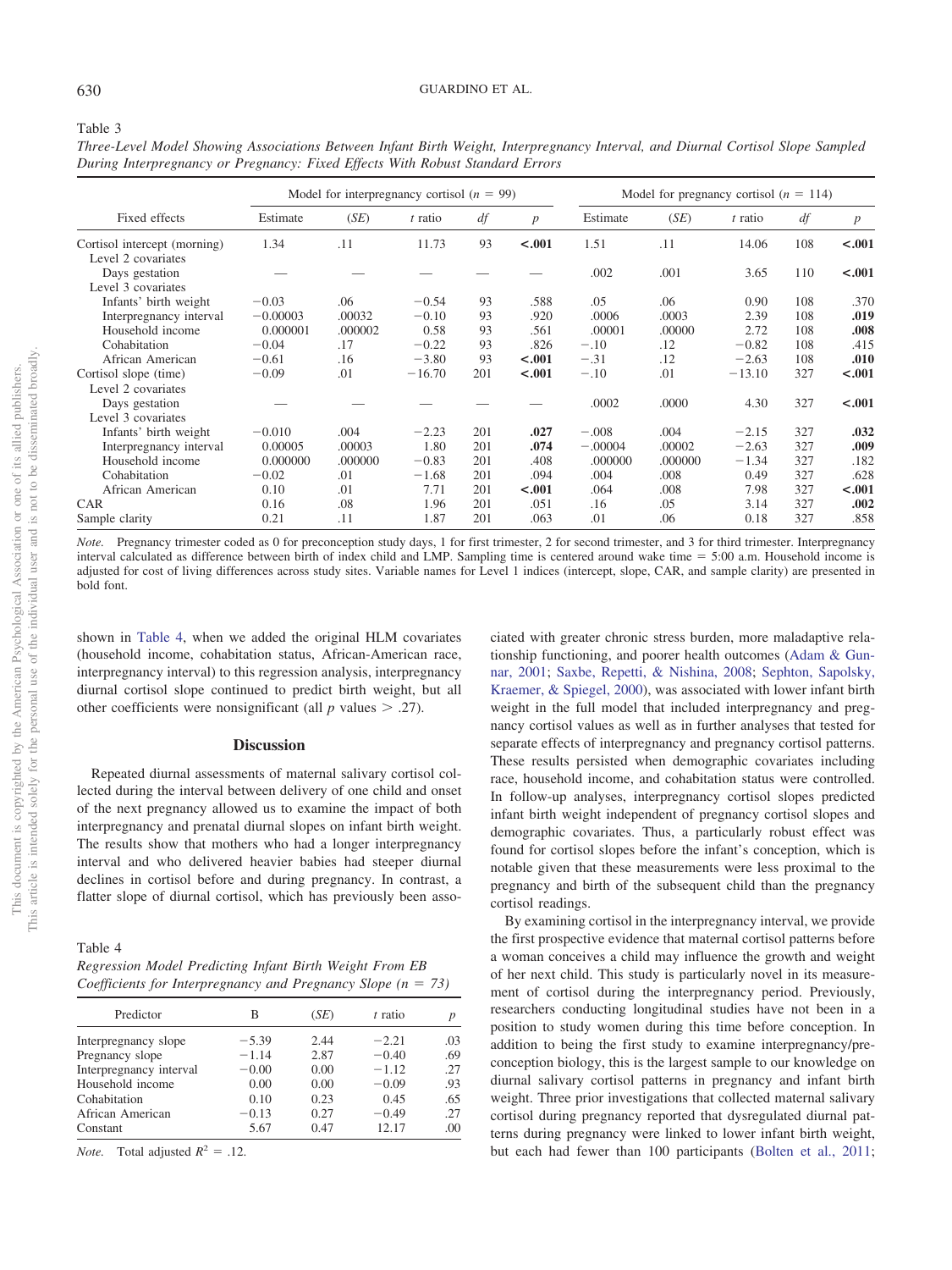[D'Anna-Hernandez et al., 2012;](#page-7-20) [Hompes et al., 2012\)](#page-7-21) and none had interpregnancy data.

Stress hormones produced by the HPA axis are integrally involved in normal pregnancy and parturition. Our results support the hypothesis that dysregulation of this system before conception may contribute to adverse birth outcomes, specifically risk of reduced fetal growth. Maternal diurnal cortisol patterns may serve as a marker of broader dysregulation across multiple physiological systems that support fetal growth and, ultimately, influence birth weight. These findings could potentially have several interpretations. First, a mother's life conditions may lead to HPA dysregulation that influences physiology of pregnancy and fetal growth directly. That is, maternal cortisol dysregulation is secondary to other risk factors and ongoing stress that adversely affect the fetus. For example, if the flattened cortisol slopes are an overall marker of poor adaptation to stress, they might be a result of adverse environmental factors and risky health behaviors during pregnancy. Second, HPA dysregulation is comorbid with inflammation [\(Chrousos, 1995;](#page-7-22) [Miller, Cohen, & Ritchey, 2002;](#page-8-22) [Silverman &](#page-8-23) [Sternberg, 2012\)](#page-8-23) and other processes that may more directly influence fetal growth [\(Challis et al., 2009;](#page-7-23) [Redman, Sacks, &](#page-8-24) [Sargent, 1999\)](#page-8-24). Beyond these physiological mechanisms, flattened cortisol may reveal something about the overall stress burden or the mother's coping or resiliency that we did not explicitly model in these analyses. Clearly, the processes influencing fetal growth are complex and involve preconception as well as prenatal biological and psychosocial factors which necessitates further research and theoretical models.

Elevated maternal cortisol during pregnancy has been associated with greater behavioral and physiological stress reactivity in fetuses, infants, and children [\(Davis et al., 2007;](#page-7-24) [Matthews, 2000\)](#page-8-25); decreased cognitive ability in infants [\(Davis & Sandman, 2010;](#page-7-25) [Huizink, Robles de Medina, Mulder, Visser, & Buitelaar, 2003\)](#page-7-26); and increased affective problems and larger amygdala volumes in young girls [\(Buss et al., 2012\)](#page-7-27). There also is some evidence that programming of the fetal HPA axis mediates long-term health consequences of low birth weight [\(Phillips et al., 1998;](#page-8-26) [van Mont](#page-8-27)[foort, Finken, le Cessie, Dekker, & Wit, 2005\)](#page-8-27). These findings highlight the need for a better understanding of neuroendocrine processes across the life course of mothers and children. An inprogress follow-up study of the CCHN cohort is examining this in the mothers and subsequent children over the first 5 years of life.

Flatter slopes were also independently associated with a shorter interpregnancy interval, such that women with more closely spaced pregnancies had flatter cortisol slopes. Short interpregnancy intervals are defined as less than 18 months between the birth of a child and the beginning of a subsequent pregnancy and have been associated with adverse outcomes for the mother and child, including preterm birth, low birth weight, and preeclampsia [\(Conde-Agudelo, Rosas-Bermúdez, & Kafury-Goeta, 2006;](#page-7-28) [Kler](#page-7-29)[man, Cliver, & Goldenberg, 1998\)](#page-7-29). Investigation of additional maternal health conditions related to cortisol patterns during the interpregnancy period and/or infant birth weight would be valuable now that we have demonstrated the potential importance of maternal diurnal cortisol patterns during the interpregnancy period.

A strength of this study is the large, diverse community sample of women studied over a relatively large reproductive time period. Our statistical approach, a three-level hierarchical linear model, added precision to analyses. However, cortisol was collected on only 1 day at each time point, and published guidelines for ambulatory cortisol research typically recommend a minimum of 2 days with at least 3–6 samples per day to calculate diurnal slope [\(Saxbe, 2008\)](#page-8-28). We used a 1-day collection plan because community feedback emphasized the many life demands often at work and at home in this sample of low-income mothers of infants. Therefore, we developed a protocol that weighed the need for scientific rigor against participant burden and risk of noncompliance [\(Adam & Kumari, 2009\)](#page-6-5). This issue limits the reliability of our slope estimates, although we attempted to control for some sources of error by controlling for shift work schedules and samples collected on different days (results not shown); even with controls, the results remained significant. Moreover, many participants contributed more than 1 cortisol sampling day, including multiple interpregnancy and pregnancy days, allowing us to explore the effects of pregnancy on cortisol patterns within participants. A limitation in the exploratory follow-up regression analyses is the sample size  $(n = 73)$ , but it is rare to have study data on pregnancy and interpregnancy biomarkers and the sample was sufficient if not ideal. In addition, it was not possible to control for gestational age at time of sampling in these exploratory regression analyses because all available collection days were used to estimate EB coefficients.

In summary, this study is consistent with a life course approach in examining how processes before conception and during pregnancy each influence later pregnancy outcomes [\(Lu & Halfon,](#page-8-13) [2003;](#page-8-13) [Misra et al., 2003;](#page-8-14) [Ramey et al., 2015\)](#page-8-15). The results suggest that maternal cortisol patterns may play an important predictive role starting before pregnancy. Our results are consistent with the premise that maternal physiology before conception is relevant to birth outcomes and they add to emerging evidence suggesting that birth outcomes are shaped by maternal experiences and health before and during pregnancy.

## **References**

- <span id="page-6-2"></span>Abercrombie, H. C., Giese-Davis, J., Sephton, S., Epel, E. S., Turner-Cobb, J. M., & Spiegel, D. (2004). Flattened cortisol rhythms in metastatic breast cancer patients. *Psychoneuroendocrinology, 29,* 1082–1092. <http://dx.doi.org/10.1016/j.psyneuen.2003.11.003>
- <span id="page-6-3"></span>Adam, E. K., & Gunnar, M. R. (2001). Relationship functioning and home and work demands predict individual differences in diurnal cortisol patterns in women. *Psychoneuroendocrinology, 26,* 189 –208. [http://dx](http://dx.doi.org/10.1016/S0306-4530%2800%2900045-7) [.doi.org/10.1016/S0306-4530\(00\)00045-7](http://dx.doi.org/10.1016/S0306-4530%2800%2900045-7)
- <span id="page-6-4"></span>Adam, E. K., Hawkley, L. C., Kudielka, B. M., & Cacioppo, J. T. (2006). Day-to-day dynamics of experience—Cortisol associations in a population-based sample of older adults. *PNAS Proceedings of the National Academy of Sciences of the United States of America, 103,* 17058 –17063. <http://dx.doi.org/10.1073/pnas.0605053103>
- <span id="page-6-5"></span>Adam, E. K., & Kumari, M. (2009). Assessing salivary cortisol in largescale, epidemiological research. *Psychoneuroendocrinology, 34,* 1423– 1436. <http://dx.doi.org/10.1016/j.psyneuen.2009.06.011>
- <span id="page-6-0"></span>Barker, D. J. P., Eriksson, J. G., Forsén, T., & Osmond, C. (2002). Fetal origins of adult disease: Strength of effects and biological basis. *International Journal of Epidemiology, 31,* 1235–1239. [http://dx.doi.org/10](http://dx.doi.org/10.1093/ije/31.6.1235) [.1093/ije/31.6.1235](http://dx.doi.org/10.1093/ije/31.6.1235)
- <span id="page-6-1"></span>Barker, D. J. P., Osmond, C., Winter, P. D., Margetts, B., & Simmonds, S. J. (1989). Weight in infancy and death from ischaemic heart disease. *Lancet, 334,* 577–580. [http://dx.doi.org/10.1016/S0140-6736\(89\)](http://dx.doi.org/10.1016/S0140-6736%2889%2990710-1) [90710-1](http://dx.doi.org/10.1016/S0140-6736%2889%2990710-1)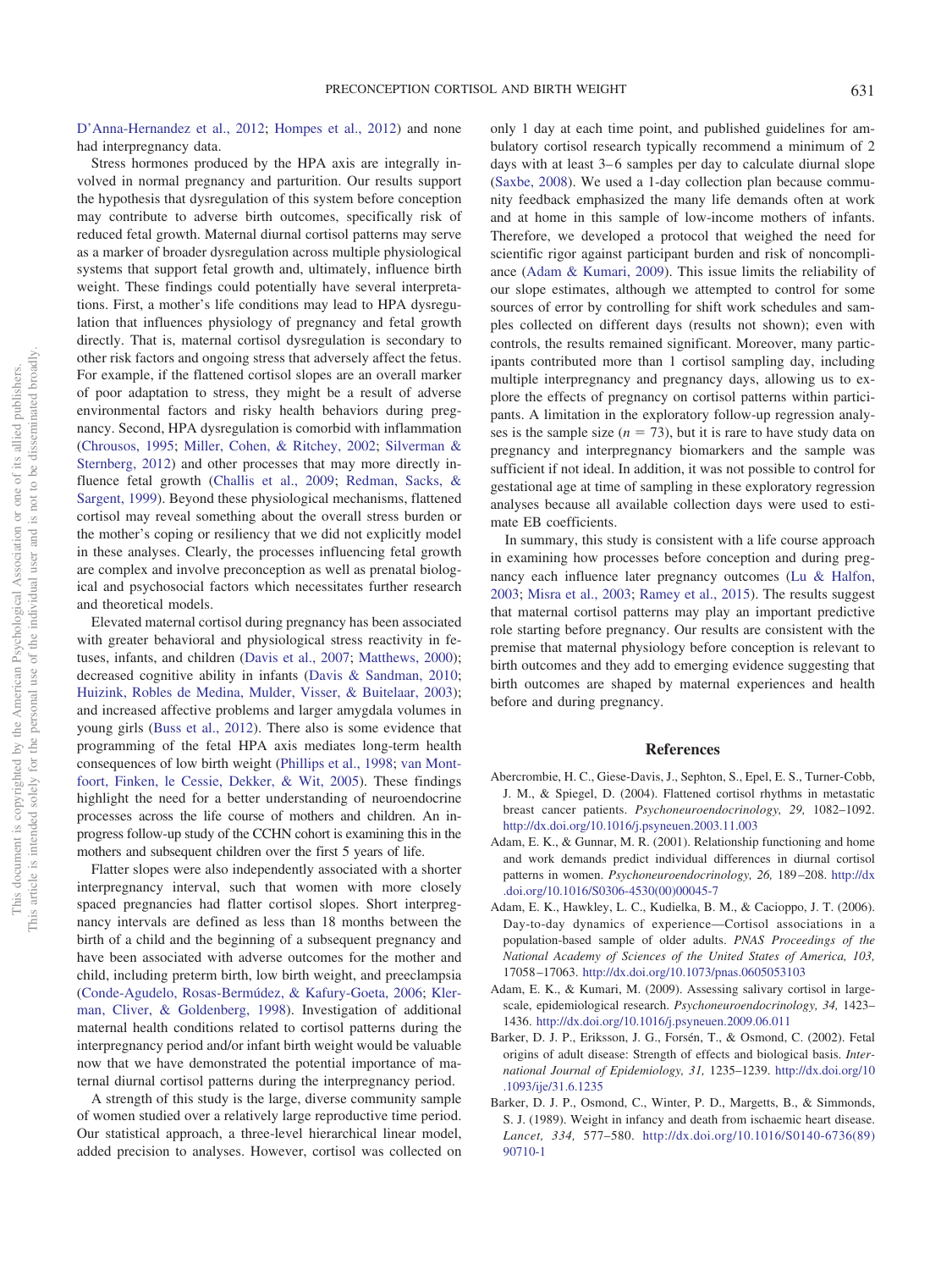- <span id="page-7-3"></span>Benediktsson, R., Calder, A. A., Edwards, C. R. W., & Seckl, J. R. (1997). Placental 11  $\beta$ -hydroxysteroid dehydrogenase: A key regulator of fetal glucocorticoid exposure. *Clinical Endocrinology, 46,* 161–166. [http://dx](http://dx.doi.org/10.1046/j.1365-2265.1997.1230939.x) [.doi.org/10.1046/j.1365-2265.1997.1230939.x](http://dx.doi.org/10.1046/j.1365-2265.1997.1230939.x)
- <span id="page-7-5"></span>Bloom, S. L., Sheffield, J. S., McIntire, D. D., & Leveno, K. J. (2001). Antenatal dexamethasone and decreased birth weight. *Obstetrics and Gynecology, 97,* 485– 490. [http://dx.doi.org/10.1016/S0029-7844\(00\)](http://dx.doi.org/10.1016/S0029-7844%2800%2901206-0) [01206-0](http://dx.doi.org/10.1016/S0029-7844%2800%2901206-0)
- <span id="page-7-19"></span>Bolten, M. I., Wurmser, H., Buske-Kirschbaum, A., Papoušek, M., Pirke, K.-M., & Hellhammer, D. (2011). Cortisol levels in pregnancy as a psychobiological predictor for birth weight. *Archives of Women's Mental Health, 14,* 33– 41. <http://dx.doi.org/10.1007/s00737-010-0183-1>
- <span id="page-7-27"></span>Buss, C., Davis, E. P., Shahbaba, B., Pruessner, J. C., Head, K., & Sandman, C. A. (2012). Maternal cortisol over the course of pregnancy and subsequent child amygdala and hippocampus volumes and affective problems. *PNAS Proceedings of the National Academy of Sciences of the United States of America, 109,* E1312–E1319. [http://dx.doi.org/10.1073/](http://dx.doi.org/10.1073/pnas.1201295109) [pnas.1201295109](http://dx.doi.org/10.1073/pnas.1201295109)
- <span id="page-7-7"></span>Challis, J. R. (2000). Mechanism of parturition and preterm labor. *Obstetrical & Gynecological Survey, 55,* 650 – 660. [http://dx.doi.org/10.1097/](http://dx.doi.org/10.1097/00006254-200010000-00025) [00006254-200010000-00025](http://dx.doi.org/10.1097/00006254-200010000-00025)
- <span id="page-7-23"></span>Challis, J. R., Lockwood, C. J., Myatt, L., Norman, J. E., Strauss, J. F., III, & Petraglia, F. (2009). Inflammation and pregnancy. *Reproductive Sciences, 16,* 206 –215. <http://dx.doi.org/10.1177/1933719108329095>
- <span id="page-7-2"></span>Challis, J. R., Sloboda, D., Matthews, S. G., Holloway, A., Alfaidy, N., Patel, F. A., ... Newnham, J. (2001). The fetal placental hypothalamicpituitary-adrenal (HPA) axis, parturition and post natal health. *Molecular and Cellular Endocrinology, 185,* 135–144. [http://dx.doi.org/10](http://dx.doi.org/10.1016/S0303-7207%2801%2900624-4) [.1016/S0303-7207\(01\)00624-4](http://dx.doi.org/10.1016/S0303-7207%2801%2900624-4)
- <span id="page-7-22"></span>Chrousos, G. P. (1995). The hypothalamic-pituitary-adrenal axis and immune-mediated inflammation. *The New England Journal of Medicine, 332,* 1351–1363. <http://dx.doi.org/10.1056/NEJM199505183322008>
- <span id="page-7-28"></span>Conde-Agudelo, A., Rosas-Bermúdez, A., & Kafury-Goeta, A. C. (2006). Birth spacing and risk of adverse perinatal outcomes: A meta-analysis. *Journal of the American Medical Association, 295,* 1809 –1823. [http://](http://dx.doi.org/10.1001/jama.295.15.1809) [dx.doi.org/10.1001/jama.295.15.1809](http://dx.doi.org/10.1001/jama.295.15.1809)
- <span id="page-7-20"></span>D'Anna-Hernandez, K. L., Hoffman, M. C., Zerbe, G. O., Coussons-Read, M., Ross, R. G., & Laudenslager, M. L. (2012). Acculturation, maternal cortisol, and birth outcomes in women of Mexican descent. *Psychosomatic Medicine, 74,* 296 –304. [http://dx.doi.org/10.1097/](http://dx.doi.org/10.1097/PSY.0b013e318244fbde) [PSY.0b013e318244fbde](http://dx.doi.org/10.1097/PSY.0b013e318244fbde)
- <span id="page-7-24"></span>Davis, E. P., Glynn, L. M., Schetter, C. D., Hobel, C., Chicz-Demet, A., & Sandman, C. A. (2007). Prenatal exposure to maternal depression and cortisol influences infant temperament. *Journal of the American Academy of Child & Adolescent Psychiatry, 46,* 737–746. [http://dx.doi.org/](http://dx.doi.org/10.1097/chi.0b013e318047b775) [10.1097/chi.0b013e318047b775](http://dx.doi.org/10.1097/chi.0b013e318047b775)
- <span id="page-7-25"></span>Davis, E. P., & Sandman, C. A. (2010). The timing of prenatal exposure to maternal cortisol and psychosocial stress is associated with human infant cognitive development. *Child Development, 81,* 131–148. [http://dx.doi](http://dx.doi.org/10.1111/j.1467-8624.2009.01385.x) [.org/10.1111/j.1467-8624.2009.01385.x](http://dx.doi.org/10.1111/j.1467-8624.2009.01385.x)
- <span id="page-7-18"></span>Dettling, A. C., Gunnar, M. R., & Donzella, B. (1999). Cortisol levels of young children in full-day childcare centers: Relations with age and temperament. *Psychoneuroendocrinology, 24,* 519 –536. [http://dx.doi](http://dx.doi.org/10.1016/S0306-4530%2899%2900009-8) [.org/10.1016/S0306-4530\(99\)00009-8](http://dx.doi.org/10.1016/S0306-4530%2899%2900009-8)
- <span id="page-7-11"></span>de Weerth, C., & Buitelaar, J. K. (2005). Physiological stress reactivity in human pregnancy—A review. *Neuroscience and Biobehavioral Reviews, 29,* 295–312. <http://dx.doi.org/10.1016/j.neubiorev.2004.10.005>
- <span id="page-7-1"></span>Dunkel Schetter, C., & Lobel, M. (2012). Pregnancy and birth: A multilevel analysis of stress and birthweight. In T. Revenson, A. Baum, & J. Singer (Eds.), *Handbook of health psychology* (2nd ed., pp. 431-464). New York, NY: Psychology Press.
- <span id="page-7-17"></span>Dunkel Schetter, C., Schafer, P., Lanzi, R. G., Clark-Kauffman, E., Raju, T. N. K., Hillemeier, M. M., & the Community Child Health Network. (2013). Shedding light on the mechanisms underlying health disparities

through community participatory methods: The stress pathway. *Perspectives on Psychological Science, 8,* 613– 633. [http://dx.doi.org/10.1177/](http://dx.doi.org/10.1177/1745691613506016) [1745691613506016](http://dx.doi.org/10.1177/1745691613506016)

- <span id="page-7-9"></span>Entringer, S., Buss, C., Andersen, J., Chicz-DeMet, A., & Wadhwa, P. D. (2011). Ecological momentary assessment of maternal cortisol profiles over a multiple-day period predicts the length of human gestation. *Psychosomatic Medicine, 73,* 469 – 474. [http://dx.doi.org/10.1097/PSY](http://dx.doi.org/10.1097/PSY.0b013e31821fbf9a) [.0b013e31821fbf9a](http://dx.doi.org/10.1097/PSY.0b013e31821fbf9a)
- <span id="page-7-12"></span>Entringer, S., Buss, C., Shirtcliff, E. A., Cammack, A. L., Yim, I. S., Chicz-DeMet, A.,... Wadhwa, P. D. (2010). Attenuation of maternal psychophysiological stress responses and the maternal cortisol awakening response over the course of human pregnancy. *Stress: The International Journal on the Biology of Stress, 13,* 258 –268. [http://dx.doi.org/](http://dx.doi.org/10.3109/10253890903349501) [10.3109/10253890903349501](http://dx.doi.org/10.3109/10253890903349501)
- <span id="page-7-14"></span>Floyd, R. L., Johnson, K. A., Owens, J. R., Verbiest, S., Moore, C. A., & Boyle, C. (2013). A national action plan for promoting preconception health and health care in the United States (2012–2014). *Journal of Women's Health, 22,* 797– 802. <http://dx.doi.org/10.1089/jwh.2013.4505>
- <span id="page-7-6"></span>French, N. P., Hagan, R., Evans, S. F., Godfrey, M., & Newnham, J. P. (1999). Repeated antenatal corticosteroids: Size at birth and subsequent development. *American Journal of Obstetrics and Gynecology, 180,* 114 –121. [http://dx.doi.org/10.1016/S0002-9378\(99\)70160-2](http://dx.doi.org/10.1016/S0002-9378%2899%2970160-2)
- <span id="page-7-13"></span>Giesbrecht, G. F., Campbell, T., Letourneau, N., Kaplan, B. J., & the APrON Study Team. (2013). Advancing gestation does not attenuate biobehavioural coherence between psychological distress and cortisol. *Biological Psychology, 93,* 45–51. [http://dx.doi.org/10.1016/j.biopsycho](http://dx.doi.org/10.1016/j.biopsycho.2013.01.019) [.2013.01.019](http://dx.doi.org/10.1016/j.biopsycho.2013.01.019)
- <span id="page-7-4"></span>Gitau, R., Cameron, A., Fisk, N. M., & Glover, V. (1998). Fetal exposure to maternal cortisol. *Lancet, 352,* 707–708. [http://dx.doi.org/10.1016/](http://dx.doi.org/10.1016/S0140-6736%2805%2960824-0) [S0140-6736\(05\)60824-0](http://dx.doi.org/10.1016/S0140-6736%2805%2960824-0)
- <span id="page-7-0"></span>Hamilton, B. E., Hoyert, D. L., Martin, J. A., Strobino, D. M., & Guyer, B. (2013). Annual summary of vital statistics: 2010 –2011. *Pediatrics, 131,* 548 –558. <http://dx.doi.org/10.1542/peds.2012-3769>
- <span id="page-7-8"></span>Harville, E. W., Savitz, D. A., Dole, N., Herring, A. H., Thorp, J. M., & Light, K. C. (2007). Patterns of salivary cortisol secretion in pregnancy and implications for assessment protocols. *Biological Psychology, 74,* 85–91. <http://dx.doi.org/10.1016/j.biopsycho.2006.07.005>
- <span id="page-7-21"></span>Hompes, T., Vrieze, E., Fieuws, S., Simons, A., Jaspers, L., Van Bussel, J., . . . Claes, S. (2012). The influence of maternal cortisol and emotional state during pregnancy on fetal intrauterine growth. *Pediatric Research, 72,* 305–315. <http://dx.doi.org/10.1038/pr.2012.70>
- <span id="page-7-26"></span>Huizink, A. C., Robles de Medina, P. G., Mulder, E. J. H., Visser, G. H. A., & Buitelaar, J. K. (2003). Stress during pregnancy is associated with developmental outcome in infancy. *Journal of Child Psychology and Psychiatry, 44,* 810 – 818. <http://dx.doi.org/10.1111/1469-7610.00166>
- <span id="page-7-15"></span>Johnson, K., Posner, S. F., Biermann, J., Cordero, J. F., Atrash, H. K., Parker, C. S., . . . the CDC/ATSDR Preconception Care Work Group, & the Select Panel on Preconception Care. (2006). Recommendations to improve preconception health and health care–United States. *Morbidity and Mortality Weekly Report, 55,* 1–23.
- <span id="page-7-16"></span>Khashan, A. S., McNamee, R., Abel, K. M., Pedersen, M. G., Webb, R. T., Kenny, L. C., . . . Baker, P. N. (2008). Reduced infant birthweight consequent upon maternal exposure to severe life events. *Psychosomatic Medicine, 70,* 688 – 694. <http://dx.doi.org/10.1097/PSY.0b013e318177940d>
- <span id="page-7-10"></span>Kivlighan, K. T., DiPietro, J. A., Costigan, K. A., & Laudenslager, M. L. (2008). Diurnal rhythm of cortisol during late pregnancy: Associations with maternal psychological well-being and fetal growth. *Psychoneuroendocrinology, 33,* 1225–1235. [http://dx.doi.org/10.1016/j.psyneuen](http://dx.doi.org/10.1016/j.psyneuen.2008.06.008) [.2008.06.008](http://dx.doi.org/10.1016/j.psyneuen.2008.06.008)
- <span id="page-7-29"></span>Klerman, L. V., Cliver, S. P., & Goldenberg, R. L. (1998). The impact of short interpregnancy intervals on pregnancy outcomes in a low-income population. *American Journal of Public Health, 88,* 1182–1185. [http://](http://dx.doi.org/10.2105/AJPH.88.8.1182) [dx.doi.org/10.2105/AJPH.88.8.1182](http://dx.doi.org/10.2105/AJPH.88.8.1182)